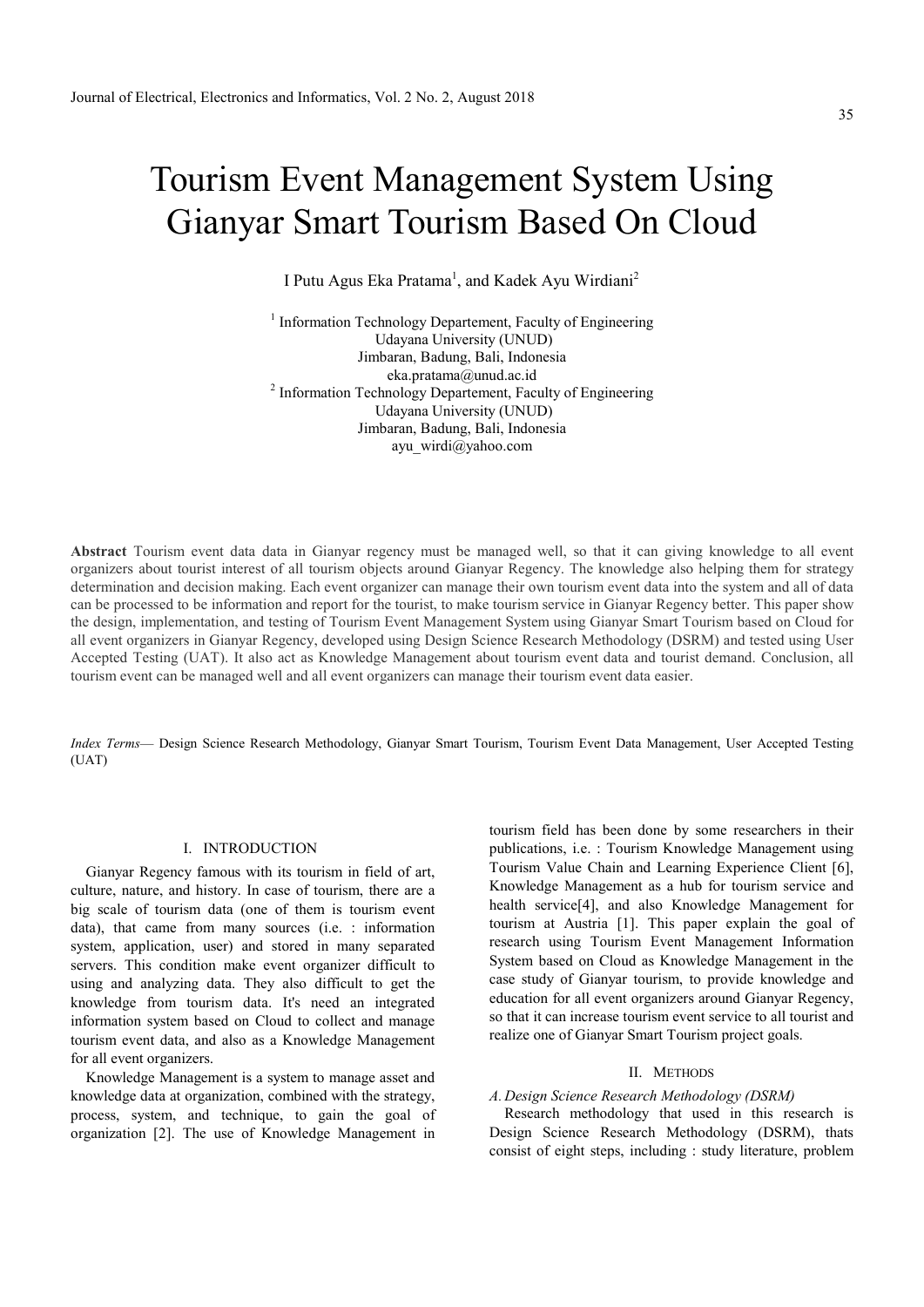identification, research goal determination, design and development of solution, demo, testing, discussion, and conclusion [5]. The method for collect the data is using survey and interview. Survey took some places of event organizer around Gianyar Regency and interview to them, so that their problem can be determined. It's also to know how far they understand about tourism event data management and its benefit.

## *B. User Accepted Testing (UAT)*

Testing method for this research is in user side using User Accepted Testing (UAT) as a standard and framework for testing in user side to completed testing in developer side [3]. The purpose of testing in user side using UAT is to reach the feedback from event organizer about how far system, data, and knowledge that gained, can help all of event organizer to manage tourism event data management and got the knowledge, that useful for strategy determination and decision making, in case of tourism event service for all tourists.

# III. DESIGN AND IMPLEMENTATION

The Design of Gianyar Smart Tourism using Unified Modelling Language (UML) that consist of Use Case, Sequence Diagram, and Class Diagram. The implementation (coding) using PHP and MySQL in Linux, running on Apache Web Server. Cloud implementation using Openstack in Hybrid Cloud deployment. In this case, Hybrid Cloud combine both of internet and intranet around Gianyar Regency.

The picture below show the architecture of Gianyar Smart Tourism in Cloud network, including all user from event organizers and Gianyar Government office staffs.



Fig. 1. Gianyar Smart Tourism architecture

The picture below shown Sequence Diagram as one of Unified Modelling Language (UML), for the case of tourism event data input by the user (administor and event organizer).



Fig. 2. Sequence Diagram for tourism event data input

The picture below shown the web based application on local server (Cloud Network) for Gianyar Smart Tourism, where all event organizers have their access into the system to manage the tourist event data. User of the system divided into 2 classes : administrator and event organizer.



Fig. 3. Web based application for Gianyar Smart Tourism (local)

Testing from the local system (127.0.0.1), the picture below shown the implementation of database according to the ERD and also how it saved the tourism event data well. User (event organizer) input their tourism event data from web based user interface.

|            | ← O localhost/gianyarsmarttourism//admeo/d/event.php                                               |                     |                                                                                       |         | $C = \frac{1}{28}$ $\blacktriangleright$ Q Carl               |        |  |  |  |
|------------|----------------------------------------------------------------------------------------------------|---------------------|---------------------------------------------------------------------------------------|---------|---------------------------------------------------------------|--------|--|--|--|
|            |                                                                                                    |                     | <b>3ianyar Smart Tourism I Sistem Manaiemen Event Wisata Berbasis Cloud Computing</b> |         |                                                               |        |  |  |  |
|            | Halaman Degan   Pengahuran   Event Parkelsata<br>DATA EVENT WISATA DI KABUPATEN GIANYAR TAHUN 2017 |                     |                                                                                       |         |                                                               | Keluar |  |  |  |
| Erai Barul |                                                                                                    |                     |                                                                                       |         |                                                               |        |  |  |  |
|            | <b>Nama Event</b>                                                                                  | Waktu               | Lokast                                                                                | Tart    | Keteransan                                                    |        |  |  |  |
|            | <b>2</b> Belajar Bhagavad Gita                                                                     | 2017-04-27 08:00:00 | Ketman!                                                                               | l٥      | Belajar Bhagavad Gita                                         |        |  |  |  |
|            | <sup>2</sup> Betajar tari Ball                                                                     | 2017-04-27 08:00:00 | <b>Dallaton I Peat</b>                                                                | 100,000 | <b>Betaler fort Ball</b>                                      |        |  |  |  |
|            | 2 Calonalaro                                                                                       | 2017-03-12 08:00:00 | <b>Bitra Giarvan</b>                                                                  | 70,000  | Tari Calenarana                                               |        |  |  |  |
|            | P Festival Air Suwat                                                                               | 2017-03-12 08:03:00 | Desa Suvat                                                                            | lo.     | Festival air Desa Suwat Free                                  |        |  |  |  |
|            |                                                                                                    |                     |                                                                                       |         |                                                               |        |  |  |  |
|            | <b>R</b> Pesihal Celak                                                                             | 2017-10-14 08:00:00 | Celak Olarger                                                                         | 100,000 | Pesival kerajiwa di Celak Olansar                             |        |  |  |  |
|            | P Festival Gajah Taro                                                                              | 2017-04-20 08:02:00 | <b>Taro Tegalalang</b>                                                                | 100,000 | Festival bersama gatah                                        |        |  |  |  |
|            | <b>2</b> Galeri kadsan ARMA                                                                        | 2017-08-12 08:00:00 | ARMA Ubud                                                                             | 50,000  | Galeri katsan karya gara pekats Bati                          |        |  |  |  |
|            | <sup>2</sup> Galeri Lukisan Batuan                                                                 | 2017-05-15 08:00:00 | <b>Bassan Giarwar</b>                                                                 | 150,000 | Galeri tukisan karya para pelukis Bali                        |        |  |  |  |
|            | / Kecak Dance                                                                                      | 2017-10-12 10:00:00 | Desa Sidan                                                                            | 120,000 | <b>Tari kninsal Kecak</b>                                     |        |  |  |  |
|            | <b>Z</b> Kokokan Ball                                                                              | 2017-04-27 08:00:00 | <b>Petulu Gianvar</b>                                                                 | l۵      | Melihat kokokan (bangau) di sawah                             |        |  |  |  |
|            | Melepitan Ball                                                                                     | 2017-10-03 10:30:00 | Ablanbase Glarryar                                                                    | l٥      | Belajar melejaitan Bali                                       |        |  |  |  |
|            | 7 Mersasak masakan Bali                                                                            | 2017-10-11 10:03:00 | Sukravati                                                                             | 75,000  | Belajar memasak masakan Bali berbahan ayam dan vegetarian     |        |  |  |  |
|            | 2 Membout penjor Galungan                                                                          | 2017-03-12 08:00:00 | Lapangan Astina Gianyar                                                               | 100,000 | Betalar membuat penjor, biaya sudah termasuk peratatan penjor |        |  |  |  |
|            | 7 Tari Barong Batubulan                                                                            | 2017-10-07 08:00:00 | Barono Sahadewa Batubulan                                                             | 100,000 | Tari Barong Ball                                              |        |  |  |  |
|            | P Yoga bersama                                                                                     | 2017-09-07 08:00:00 | <b>ARMA Ubud</b>                                                                      | ö       | Yoga bersama di ARMA, Free.                                   |        |  |  |  |

Fig. 4. Tourism event data

Tourism event data can be manage according to their event organizer, analyze, and show it to the tourist as a report and information, to make tourism service in Gianyar Regency better.